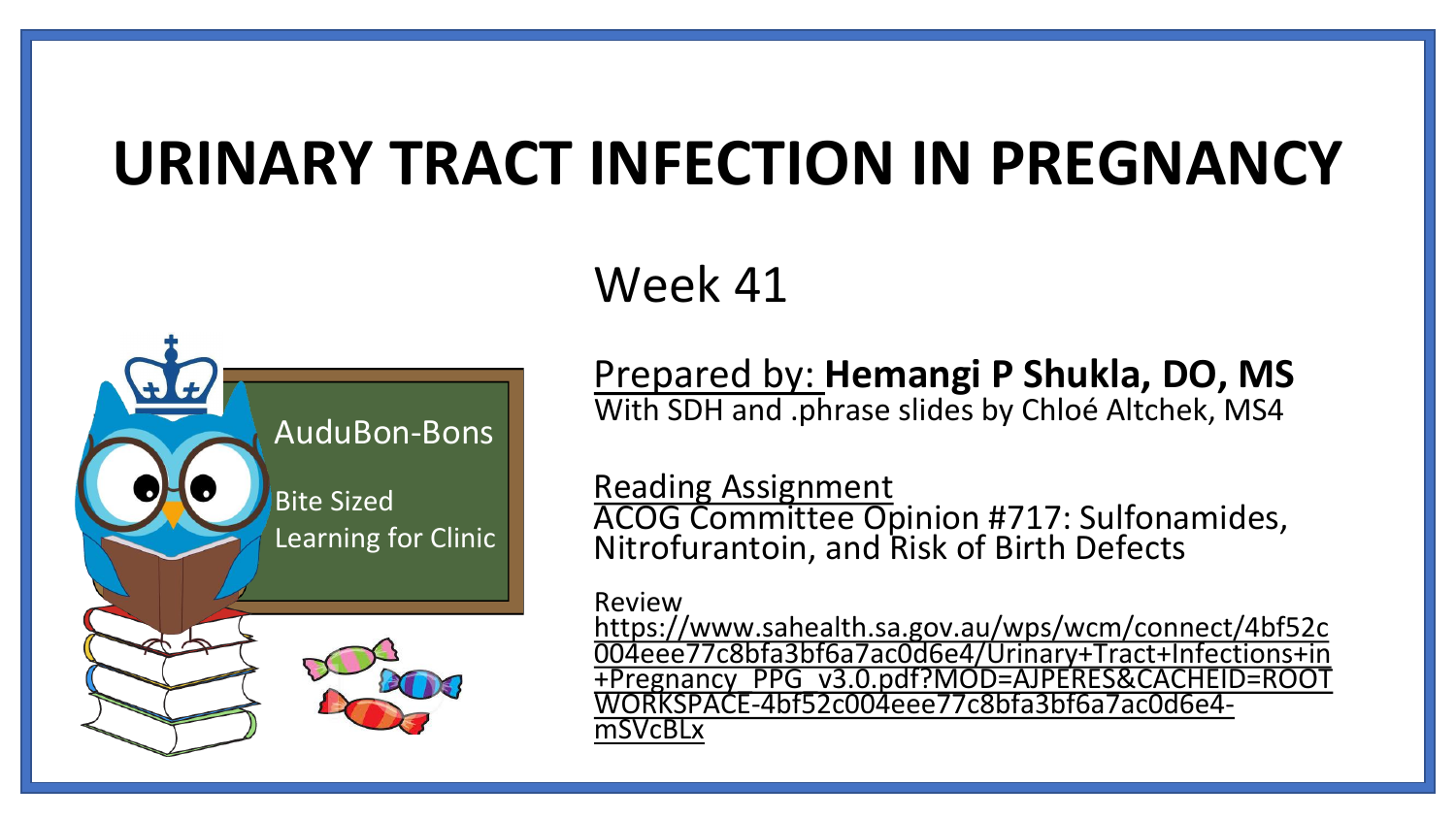# LEARNING OBJECTIVES

- To be able to identify the indications for screening for UTI during prenatal care
- To gain an understanding of management strategies for UTI in pregnancy
- To review the safety concerns and recommendations for specific antimicrobial medications for the treatment of UTI in the pregnant patient
- To be comfortable counseling the patient about prevention of UTIs and the impact of UTI on pregnancy

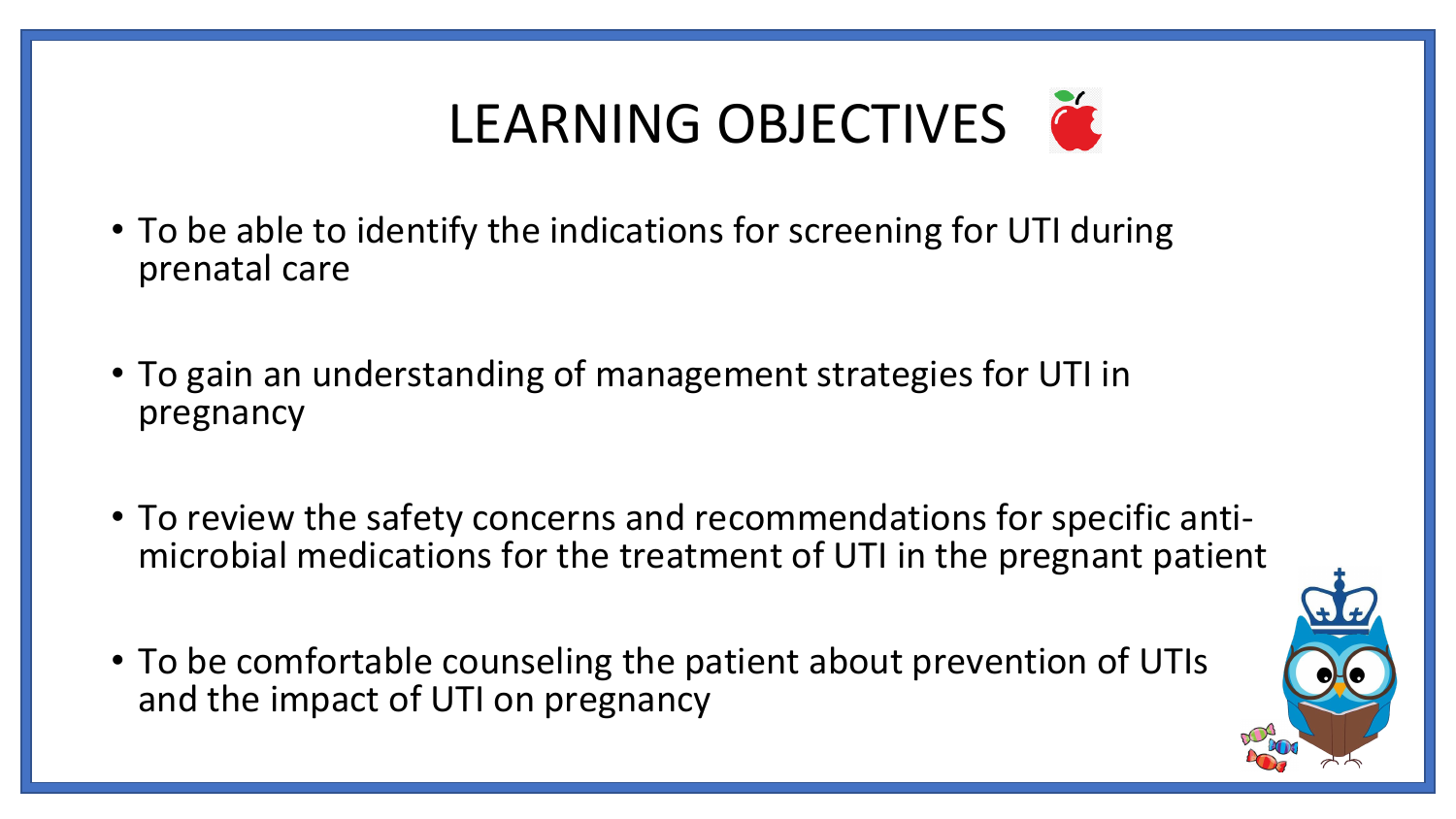### CASE VIGNETTE

- Ms. U. Ti is a 22 yo G1 P0 woman at 16 weeks EGA who presents to clinic for a routine PNC visit. She reports some pain with urination for the past 3 days. She also reports new onset frequency and urgency associated with this pain.
- She denies any other complaints of pain or bleeding. She denies any flank/back pain, N/V, or subjective fevers. Her pregnancy has been uncomplicated to this point.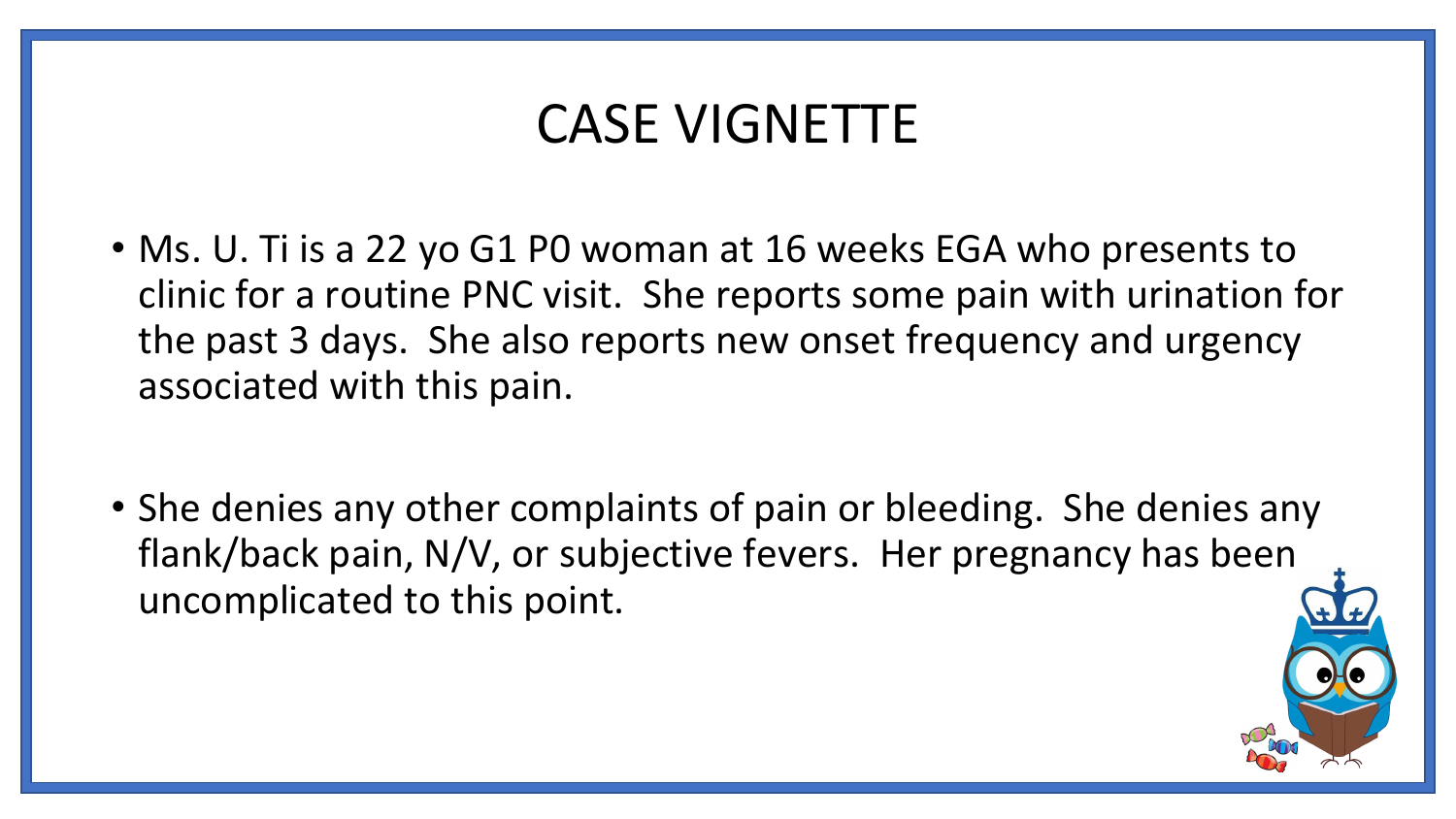## FOCUSED HISTORY

### **What will be pertinent in her history?**

- **POB:** No prior pregnancies
- **PGYN:** Regular menses, no STIs/cysts/fibroids, no abnormal paps
- **PMH: Denies**
- **PSH:** Denies
- **Meds:** PNV
- **All:** NKDA
- **Soc:** No toxic habits, lives with her husband, works as a sales rep, accepts blood products
- **FHx: Sister with sickle cell disease**

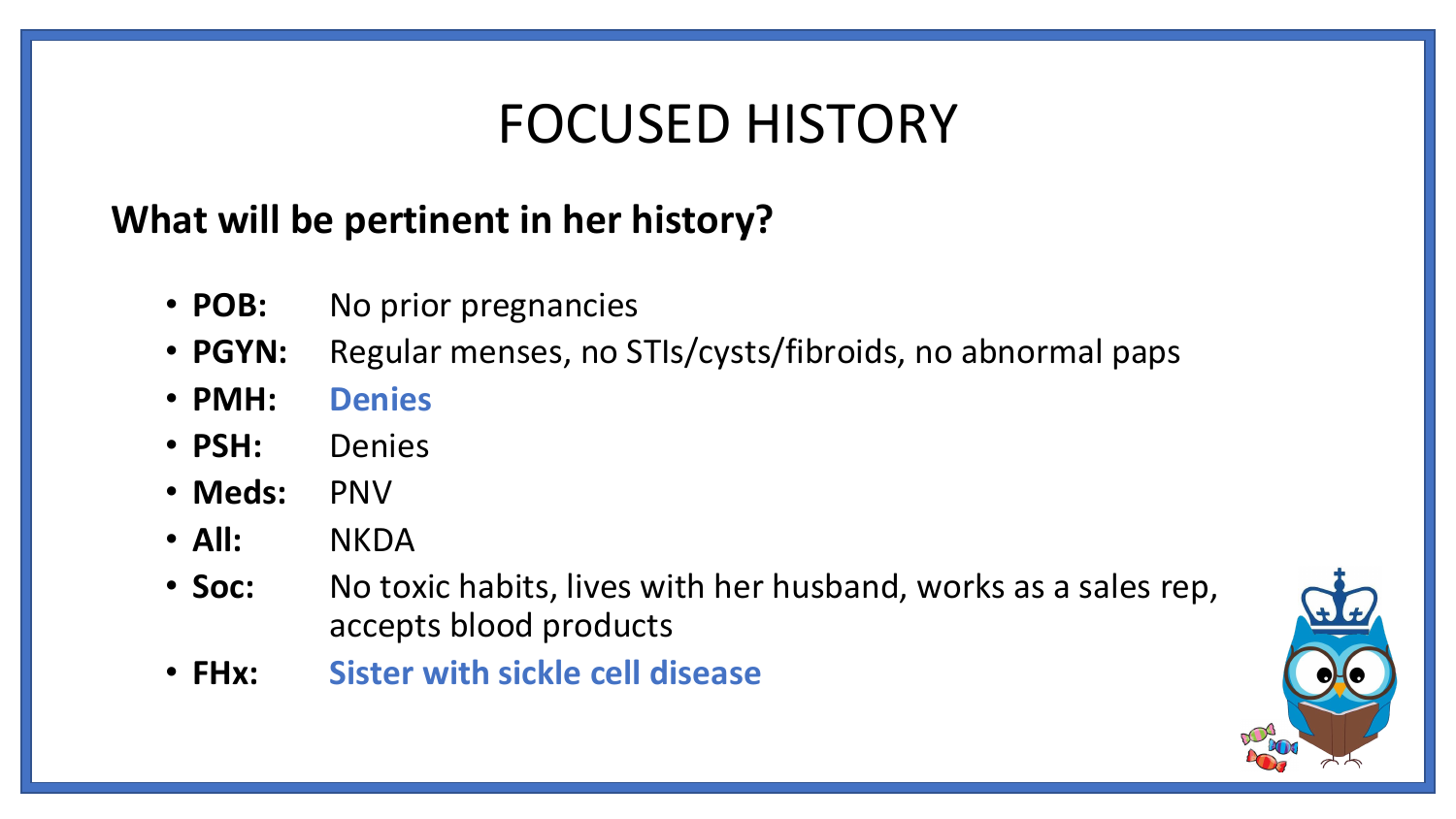# PERTINENT OBJECTIVE FINDINGS

#### **What will be pertinent in her physical exam?**

- **Vitals:** T: **36.9** P: 70 BP: 110/60
- **Urine dip: LE +3**, Nit Neg
- **Abd: Soft, NT/ND**
- **Back: No CVA/flank tenderness b/l**
- **FHR:** 145 bpm
- **Ext:** NT b/l

#### **What will be pertinent in her prenatal labs?**

- **Hemoglobin electrophoresis - HbAA**
- **Negative screening urine culture**

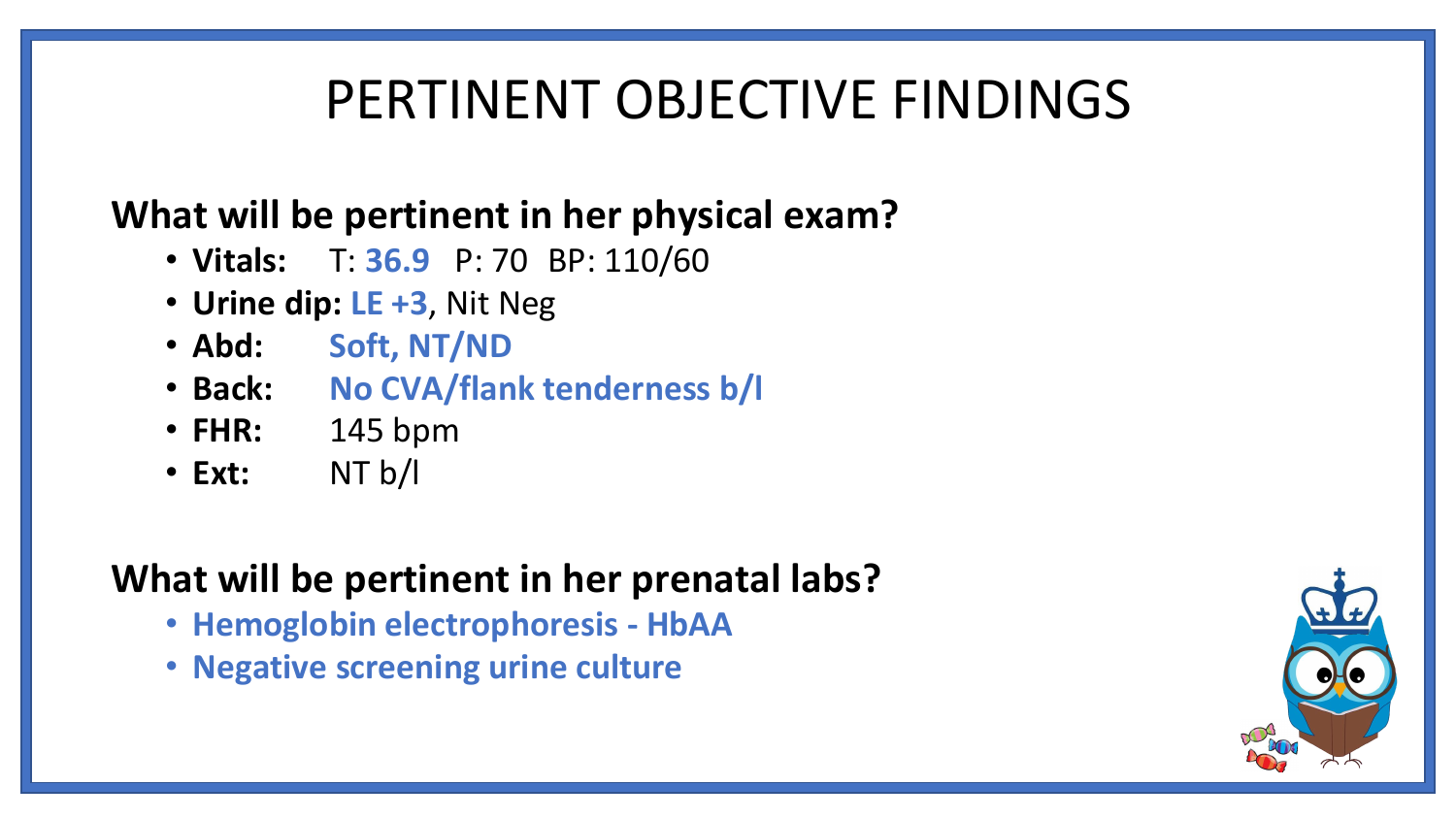# URINARY TRACT IN PREGNANCY

#### **What factors increase the risk of UTIs and how does pregnancy further increase these risks?**

- Anatomical placement of the urethra in women
- Increased blood glucose levels
- Conditions increasing urinary stasis
- Changes in urine pH, bladder compression, and urethral dilation

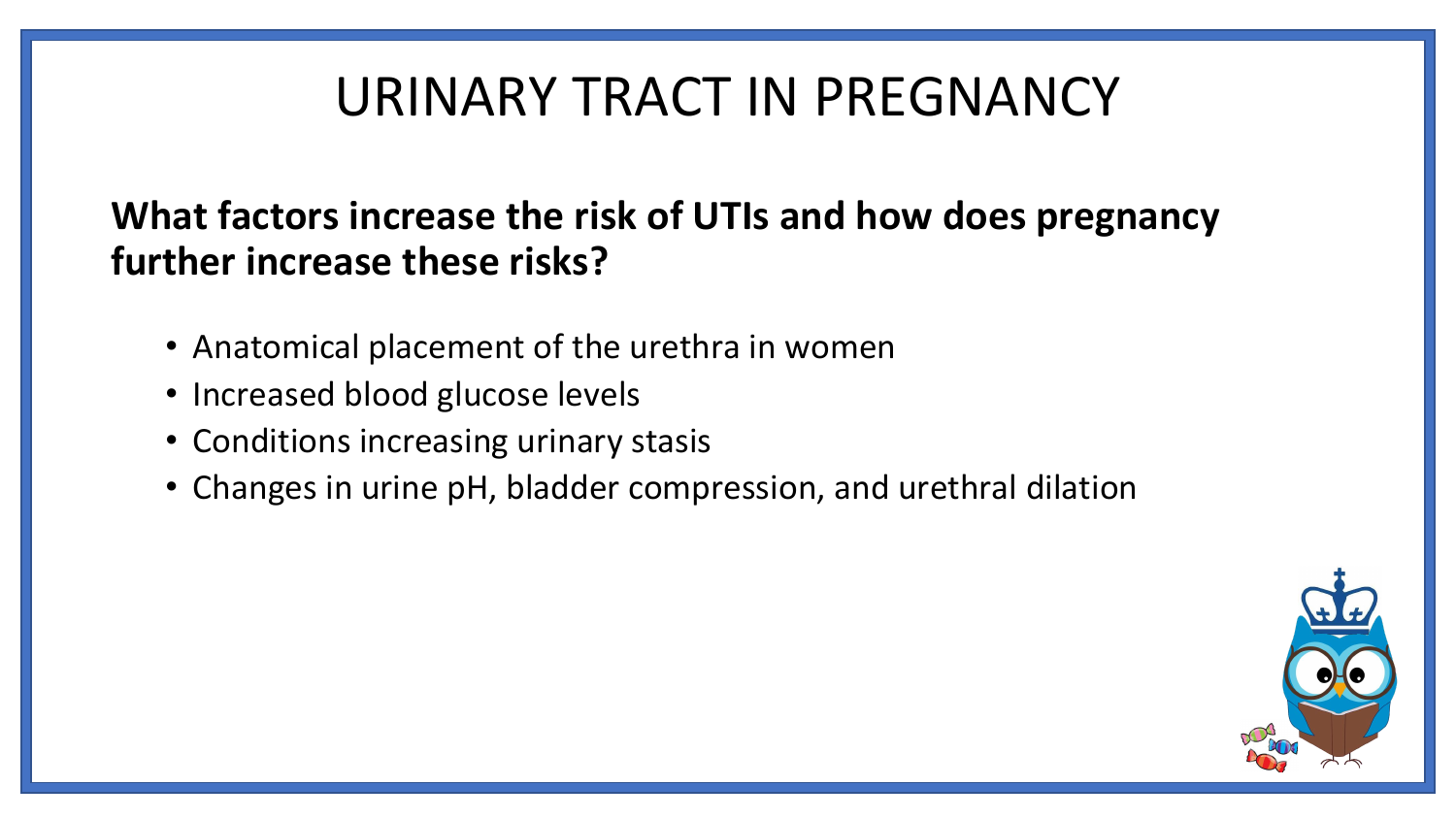# PRENATAL CARE: SCREENING URINE CULTURE

**What are the recommendations for a screening urine culture in prenatal care?**

• Screen **all pregnant women** for **asymptomatic bacteriuria** at least once in early pregnancy, usually by 12-16 weeks

#### **How would this differ if the patient's hemoglobin profile was significant for HbAS?**

• Screen with a urine culture **each trimester**

#### **What is the reason for additional screening in a patient with sickle cell trait?**

- Overall, rates of UTI are higher for women with sickle cell trait
- The rate of asymptomatic bacteriuria of pregnancy is approximately doubled for women with sickle cell trait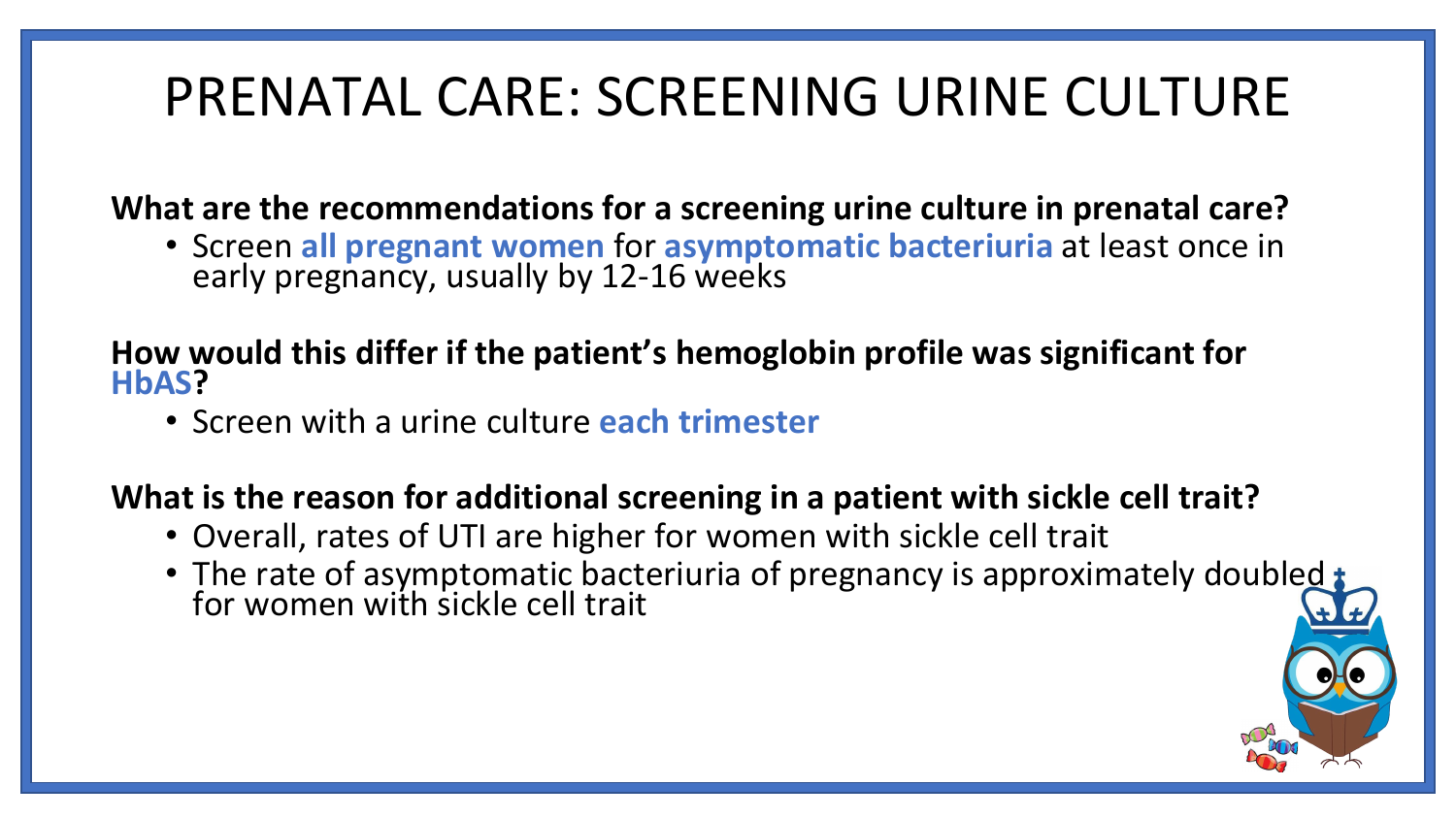# EVALUATION AND DIAGNOSIS

#### **What is the proper way to obtain a clean catch urine specimen?**

• A clean catch is defined as a **midstream** collection after **local cleansing** of the urethral meatus and surrounding tissue

**What is the criteria for bacterial colonization required for diagnosis of an asymptomatic UTI in clinical practice?**

•  $\geq 10^5$  cfu/mL

#### **How is this colony count modified in the case of our symptomatic patient?**

•  $\geq 10^3$  cfu/mL

#### **Which urine culture results that may suggest vaginal or skin flora?**

- Isolation of more than one species (MCM)
- Atypical uropathogens
	- Lactobacillus
	- Staphylococcus species (except saprophyticus)





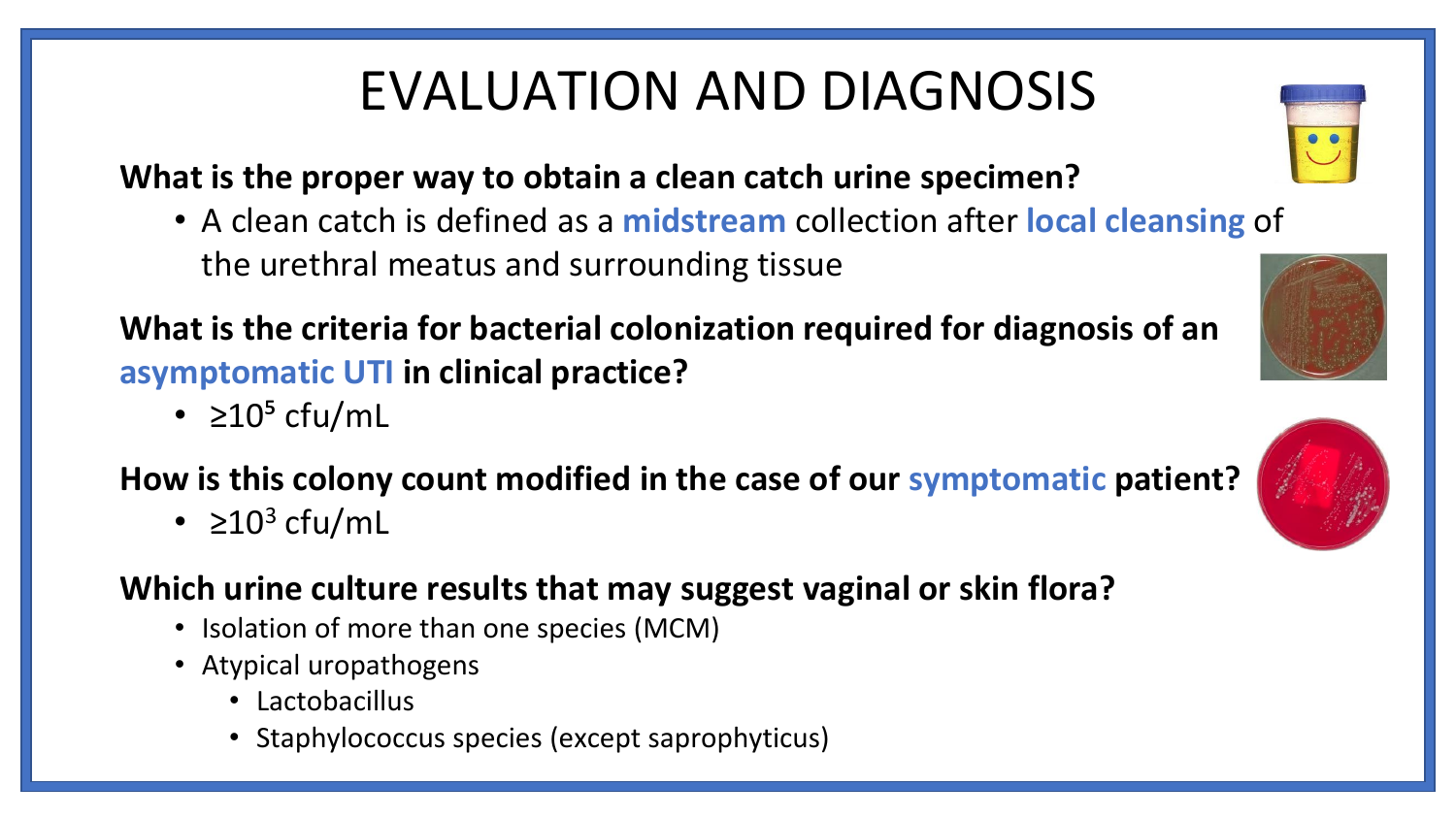# ASYMPTOMATIC BACTERIURIA

**Should a positive screening urine culture be treated in an asymptomatic pregnant patient?**

• Yes

**How would you counsel a pregnant patient who is hesitant to start treatment for a UTI in the absence of symptoms?**

- Pyelonephritis
- Preterm birth
- Low birth weight

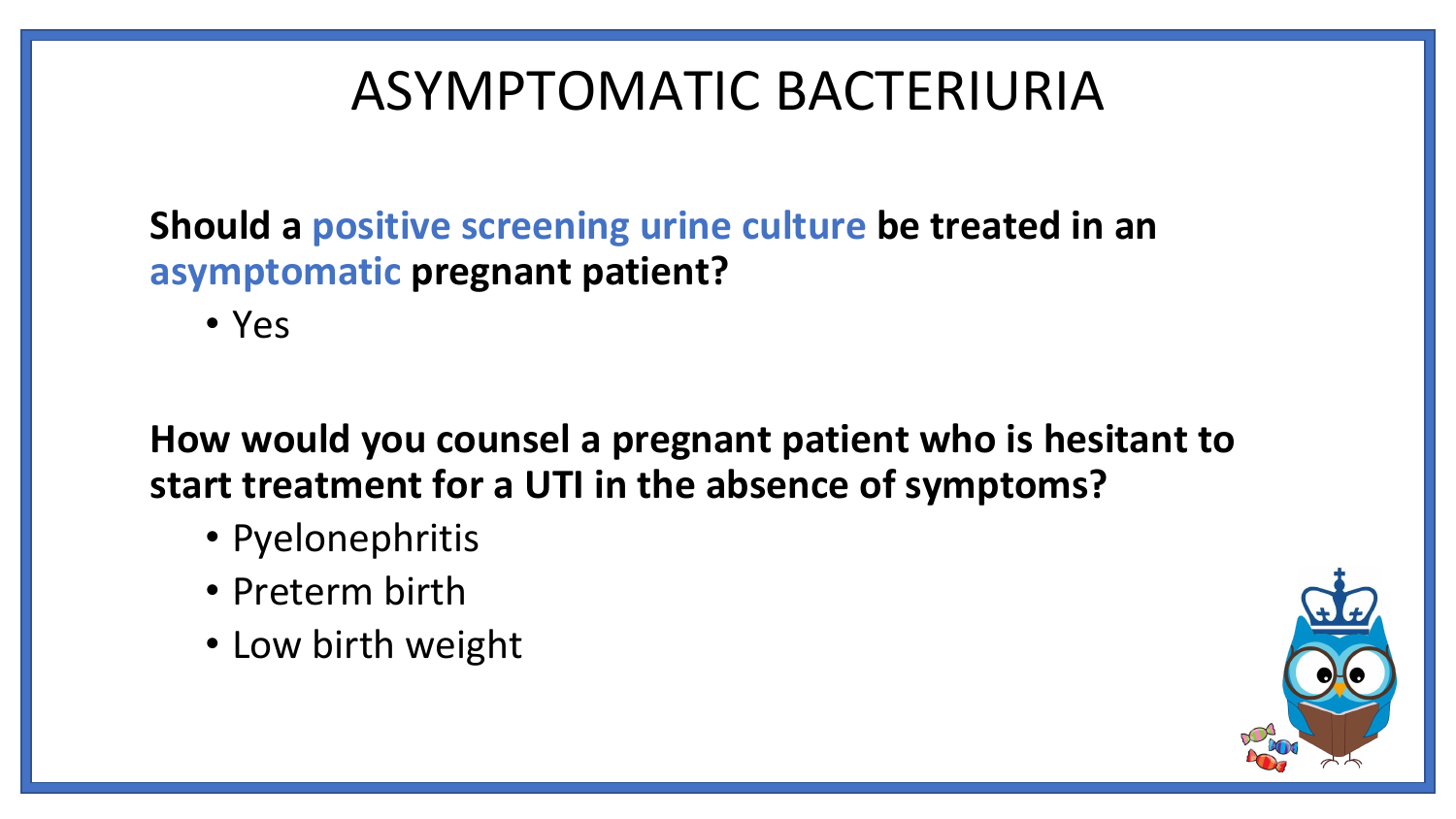# TREATMENT

#### **What is the treatment strategy for asymptomatic bacteriuria in pregnancy?**

- **Oral Antibiotics**
	- Correlate to the organism cultured and susceptibility
- **Duration**
	- Shortest effective course of therapy, usually 4-7 days
- **Follow up**
	- Repeat urine culture after completion of treatment
	- Suppressive therapy after a second UTI

#### **What is the treatment strategy for a symptomatic UTI in pregnancy?**

- **Oral Antibiotics**
	- Empiric treatment initiated at the time of reported symptoms
	- Subsequent correlation to the organism cultured and susceptibility
- **Duration**
	- Shortest effective course of therapy, usually 5-7 days
- **Follow up**
	- Repeat urine culture after completion of treatment
	- Suppressive therapy after a second UTI

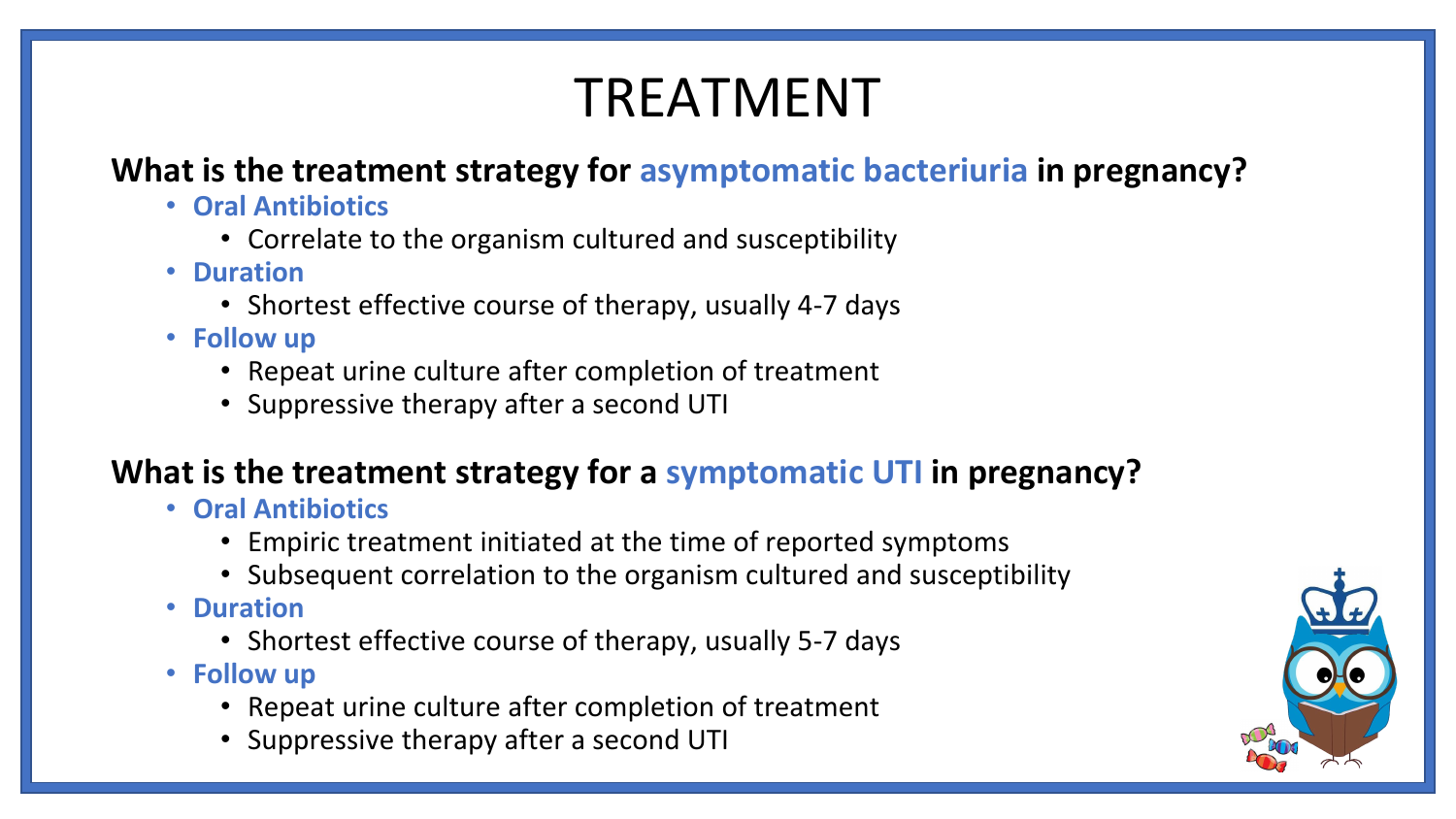### ASYMPTOMATIC BACTERIURIA/SYMPTOMATIC UTI: EMPIRIC THERAPY

**What antibiotics should be considered for empiric therapy?**

- **1 st Trimester**
	- **Cephalexin** 500mg PO Q6h x 5-7d
	- Amoxicillin 875mg PO Q12h x 5-7d
	- Amoxicillin/clavulanic acid 875mg PO Q12h x 5-7d
- **2 nd and 3rd Trimester**
	- **Nitrofurantoin** 100mg PO Q12h x 5-7d
	- Cephalexin 500mg PO Q6h x 5-7d
	- TMP/SMX 800/160mg PO Q12h x 3d

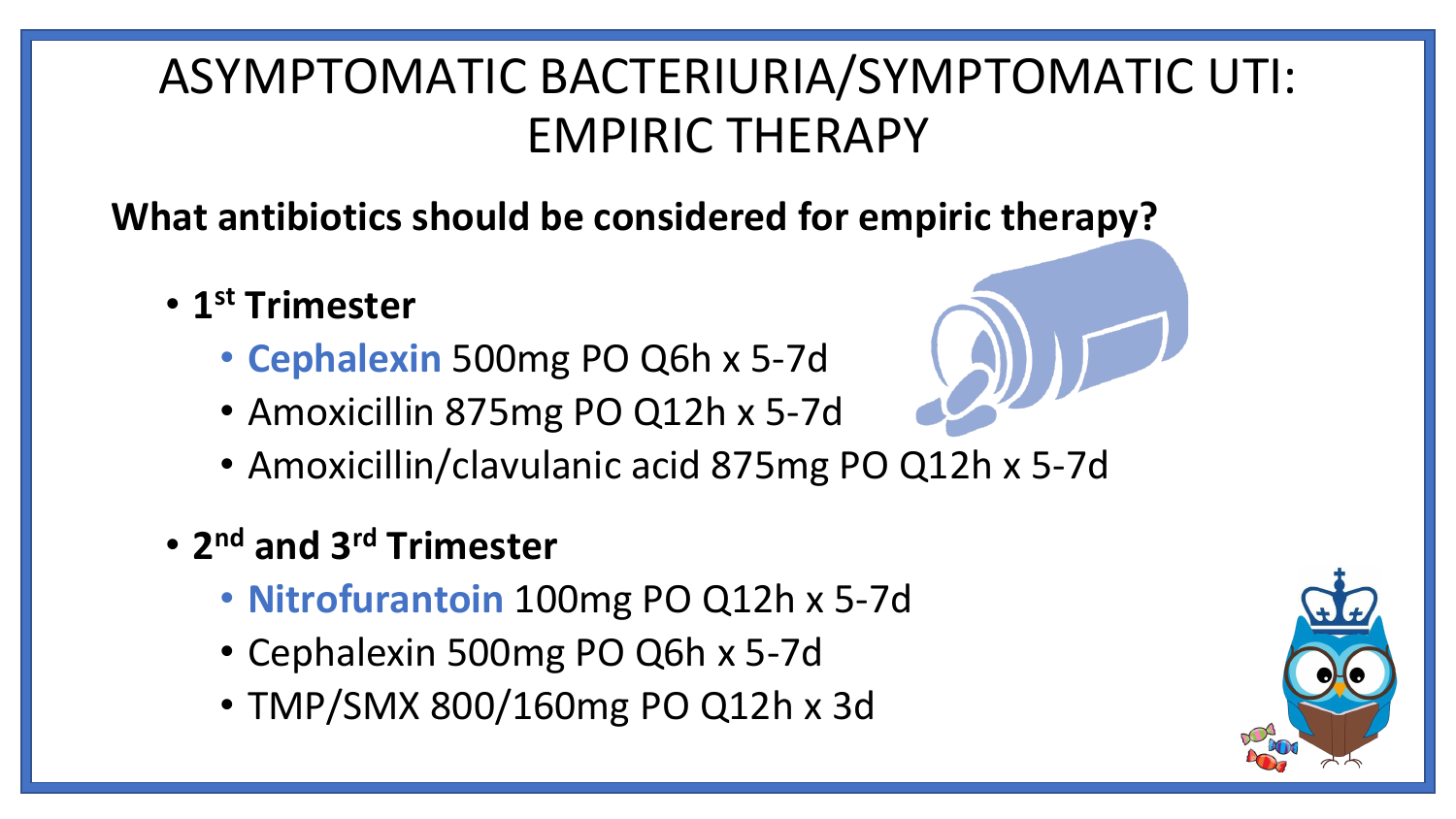# ANTIBIOTIC SAFETY CONCERNS

**What are the concerns regarding Nitrofurantoin and TMP/SMX in the 1st and 3rd trimesters?**

- **Birth Defects**
	- There is **mixed evidence** regarding an association of birth defects with **1 st trimester use** of nitrofurantoin and sulfonamides
- **Glucose-6-phosphate Dehydrogenase Deficiency**
	- Nitrofurantoin and sulfonamides are contraindicated in patients with G6PDH deficiency

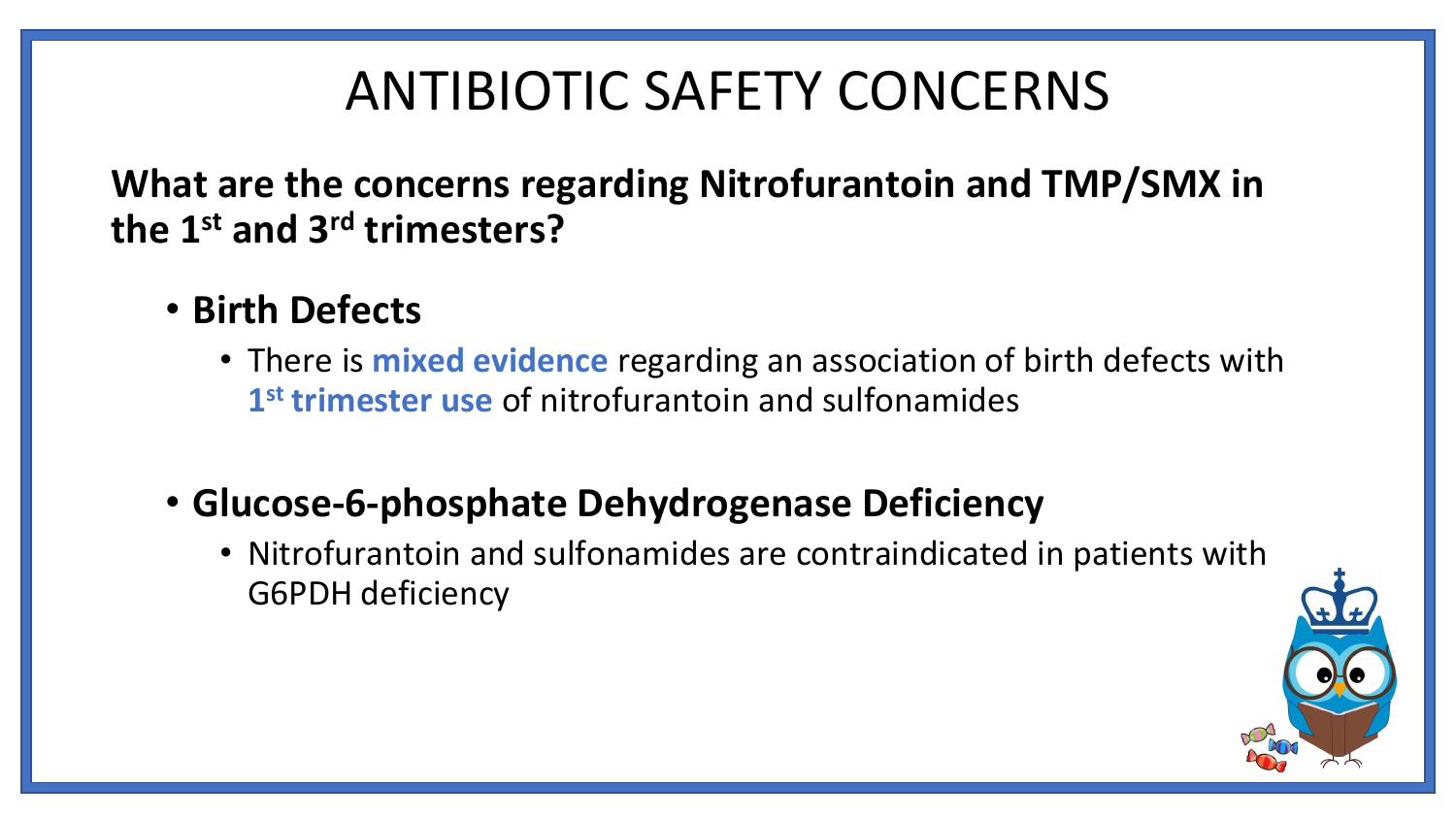### ANTIBIOTIC SAFETY CONCERNS

**Obstetricians and Gynecologists What are ACOG's recommendations regarding use**  WOMEN'S HEALTH CARE PHYSICIANS **of nitrofurantoin and sulfonamides to treat UTIs in pregnancy?**

- **1 st Trimester** 
	- Appropriate when **no other suitable alternative** antibiotics are available
	- Providers should consider and discuss with patients the benefits as well as the potential unknown risks of teratogenesis and fetal and maternal adverse reactions

### • **2 nd/3rd Trimester**

• Still **first-line agents** for the treatment and prevention of UTIs



The American College of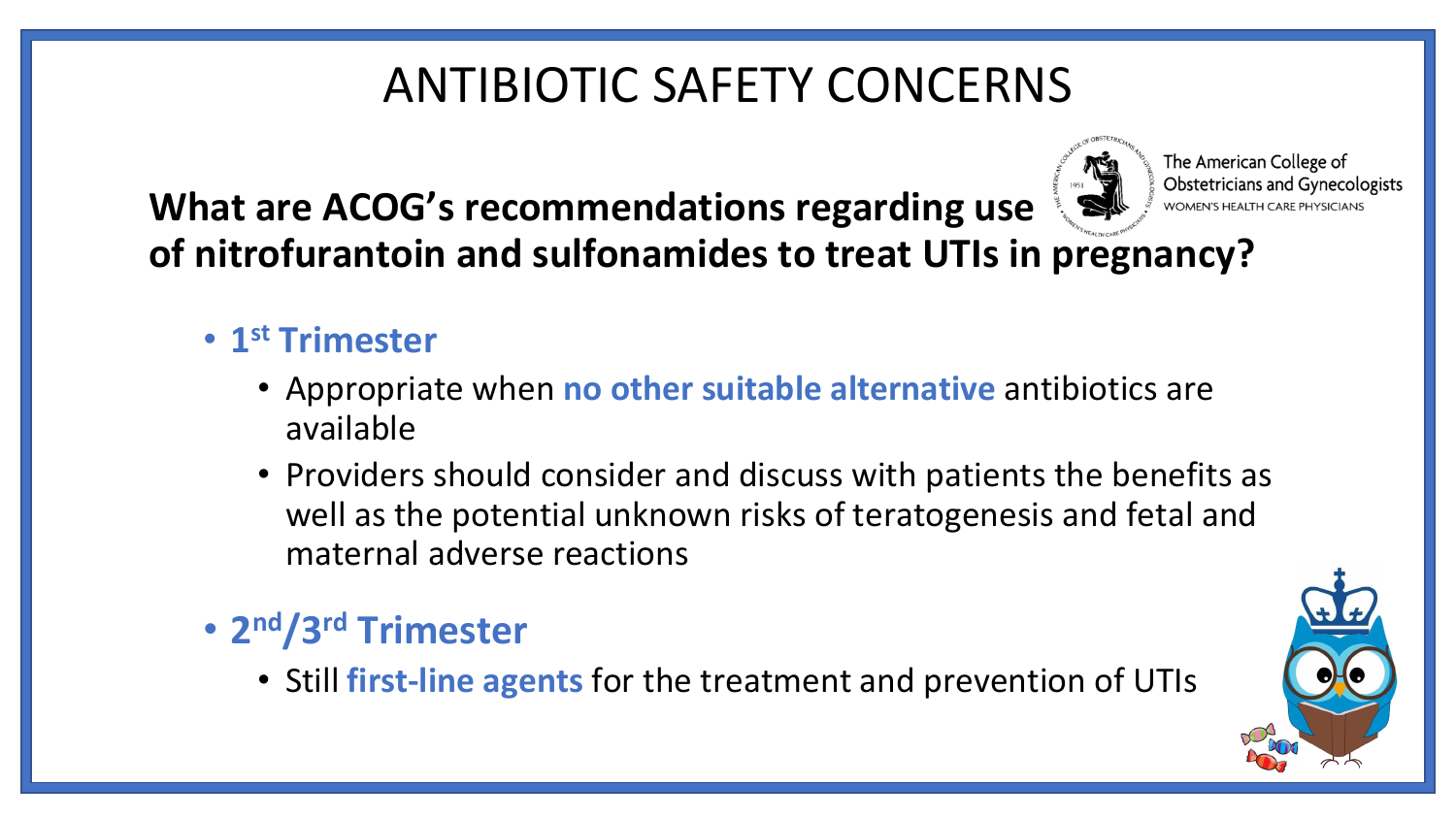### SUPPRESSIVE THERAPY

What are the options for preventive therapy after treatment for  $\geq 2$ **UTIs or pyelonephritis in pregnancy?**

- **Nitrofurantoin** 100mg PO Daily
- **Cephalexin** 500mg PO Daily

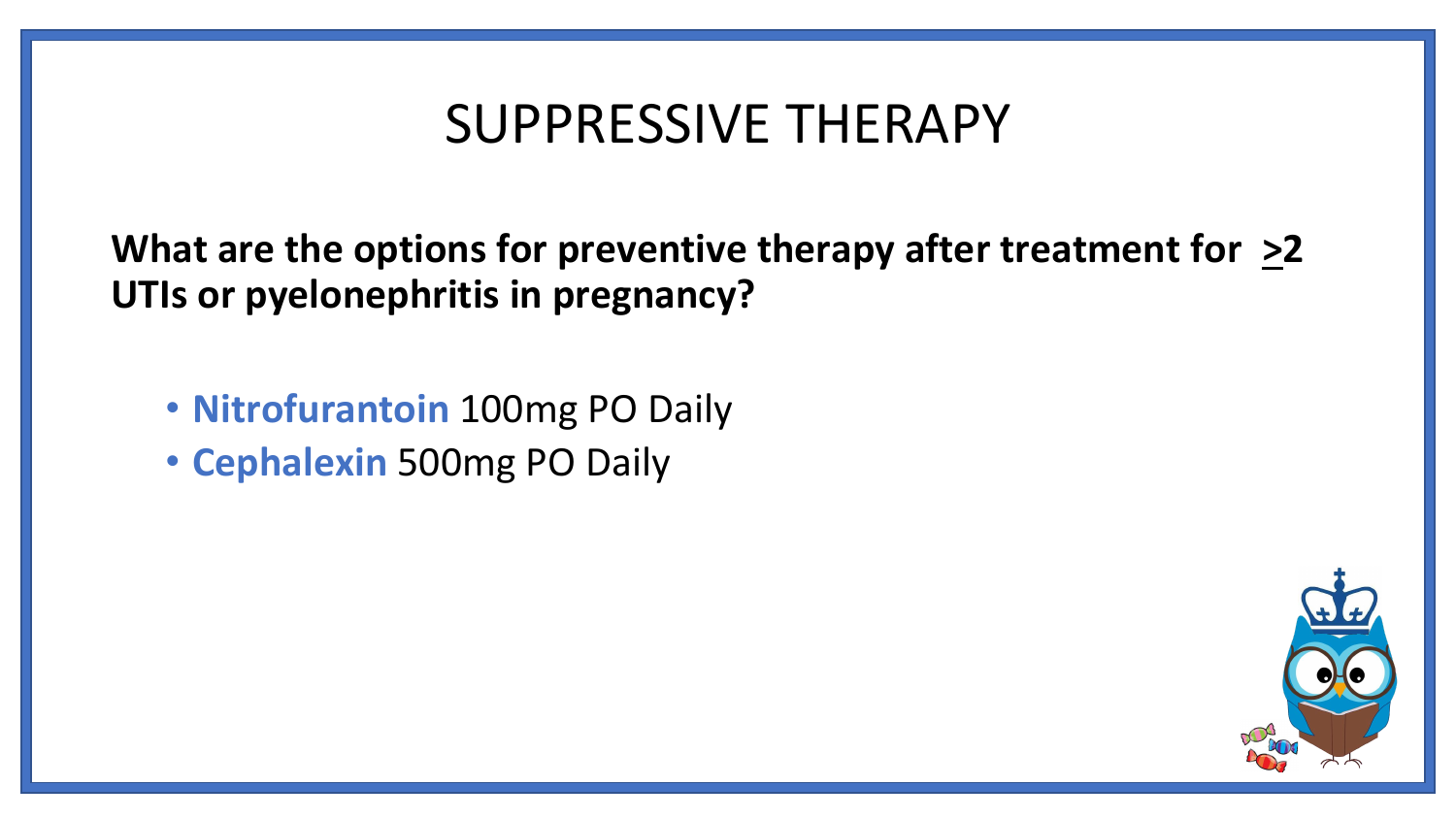# PREVENTION/COUNSELING

Your patient asks if there are any steps she can take to prevent further urinary tract infections during her pregnancy. What will you tell her?

- Urogenital hygiene
- Voiding after intercourse

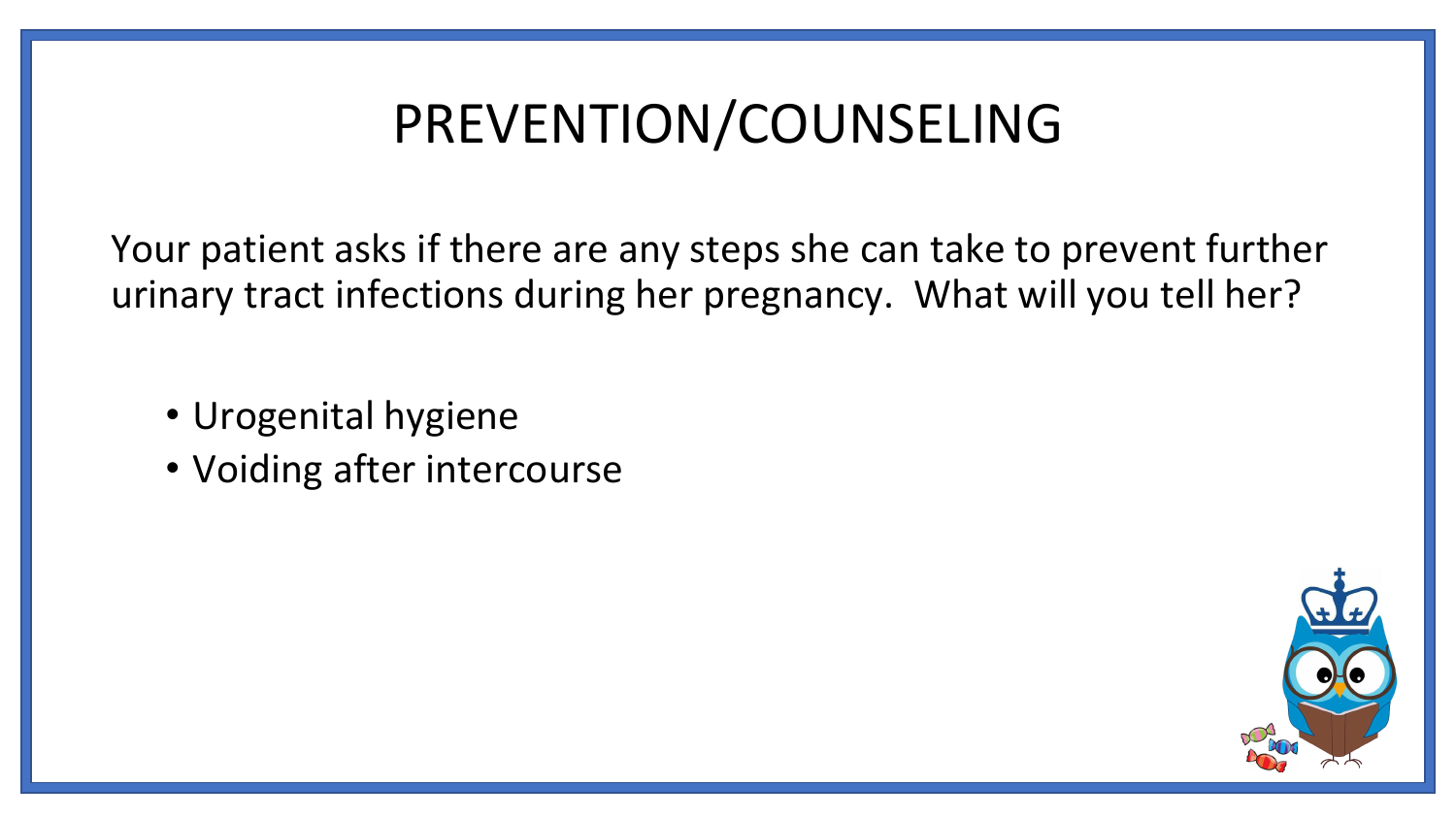## SOCIAL DETERMINANTS OF HEALTH

- **Higher rates of acute pyelonephritis identify women at risk of inadequate prenatal care**
	- Women with a mental illness have a higher risk of acute pyelonephritis in pregnancy
	- Among Medicaid-covered women, Black, Hispanic, Asian and Pacific Islander women are less likely to initiate and use prenatal care

Barriers to accessing prenatal care

- Cost / availability of transportation
- Inflexible work hours
- Lack of child care

Factors associated with underutilization of prenatal care

• Unintended pregnancy

We must work to **promote early entry into prenatal care** by working with Washington Heights outreach programs and **learn the cultural expectations and challenges** faced by our community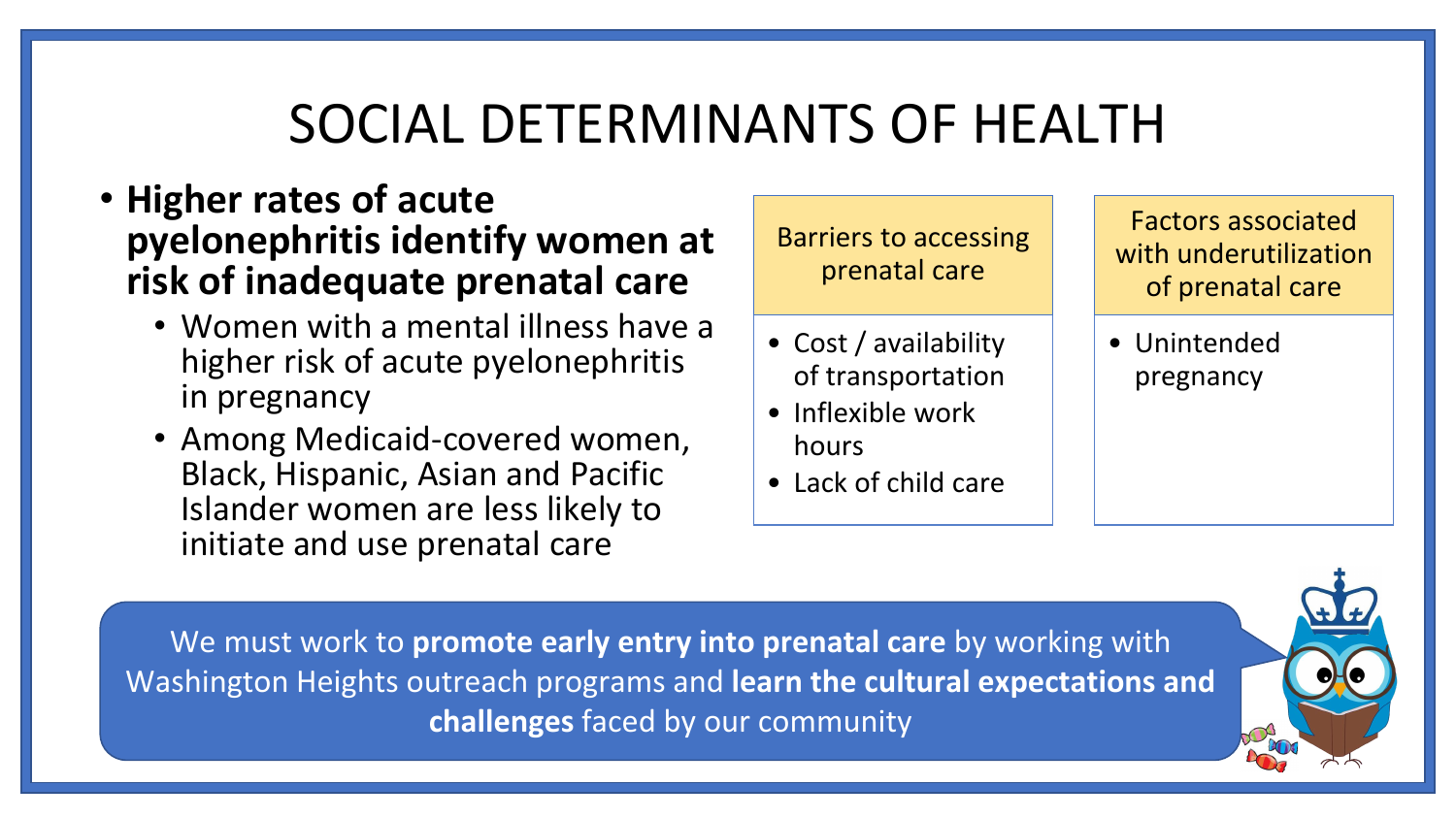# Epic .phrase

### **.BBonUTIpreventioncounseling**

### Description: UTI prevention counseling

UTI prevention strategies were discussed with the patient including urogenital hygiene, voiding after intercourse, hydration with frequent voiding, wiping front to back, cranberry juice, and avoidance of douching.

### **.BBonUTIrisksinpregnancy**

### Description: UTI in pregnancy risks counseling

In addition, the risks of symptomatic or asymptomatic UTI in pregnancy including pyelonephritis, cystitis, preterm birth, low birth weight, and perinatal mortality were discussed with the patient.

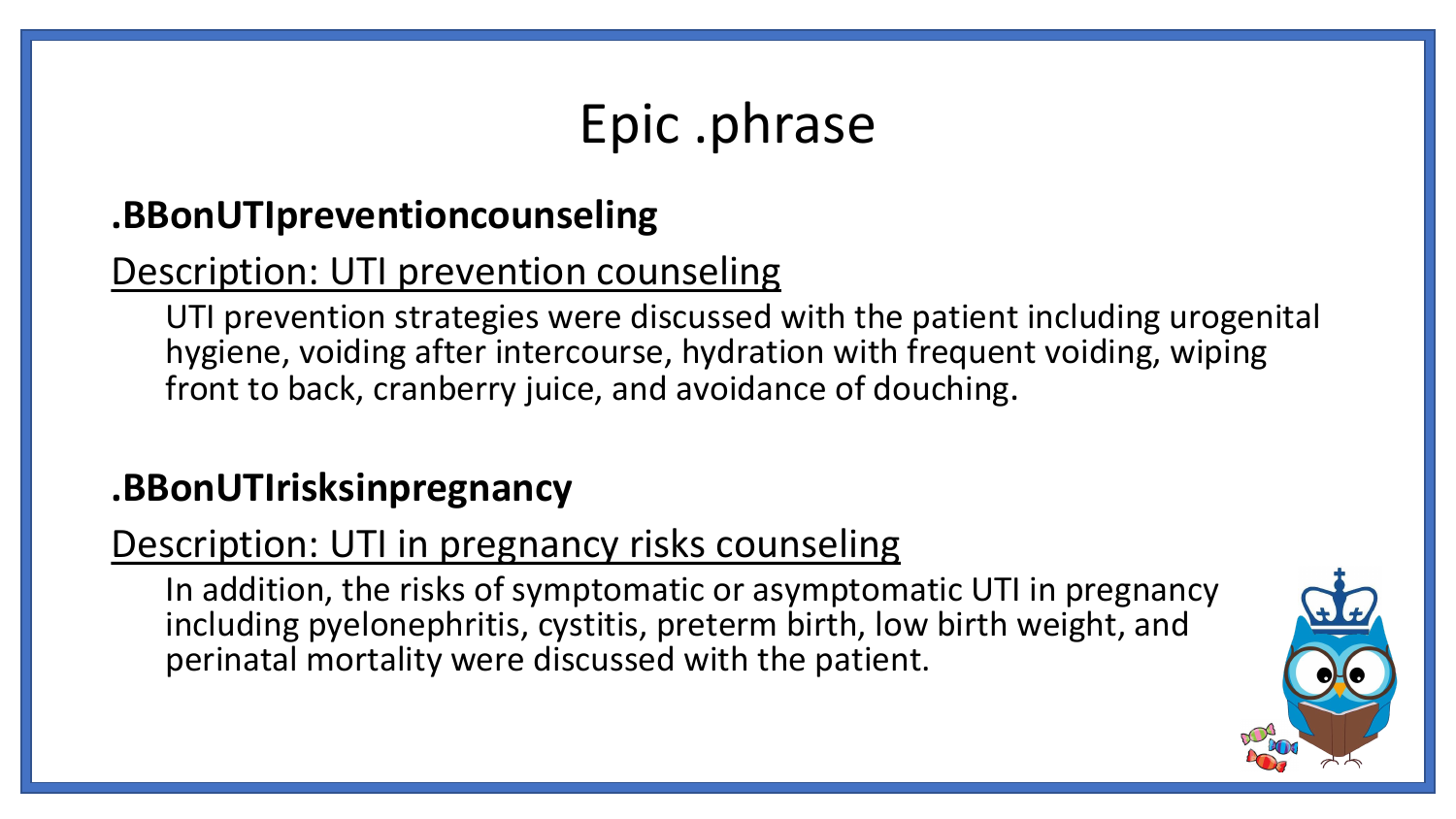## CODING AND BILLING

- Conditions that affect the management of pregnancy, childbirth and the puerperium are classified in categories O00 through O9A in Chapter 15 of the ICD-10-CM
	- **O23.40 - Unsp infection of urinary tract in [pregnancy, unsp trimester](https://www.findacode.com/code.php?set=ICD10CM&c=O23.40)**
	- **O23.41 - Unsp infection of urinary tract in [pregnancy, first trimester](https://www.findacode.com/code.php?set=ICD10CM&c=O23.40)**
	- **O23.42 - Unsp infection of urinary tract in [pregnancy, second trimester](https://www.findacode.com/code.php?set=ICD10CM&c=O23.40)**
	- **O23.43 - Unsp infection of urinary tract in [pregnancy, third trimester](https://www.findacode.com/code.php?set=ICD10CM&c=O23.40)**
	- **O23.0 [Infections of kidney](https://www.findacode.com/code-set.php?set=ICD10CM&i=24327) in pregnancy**